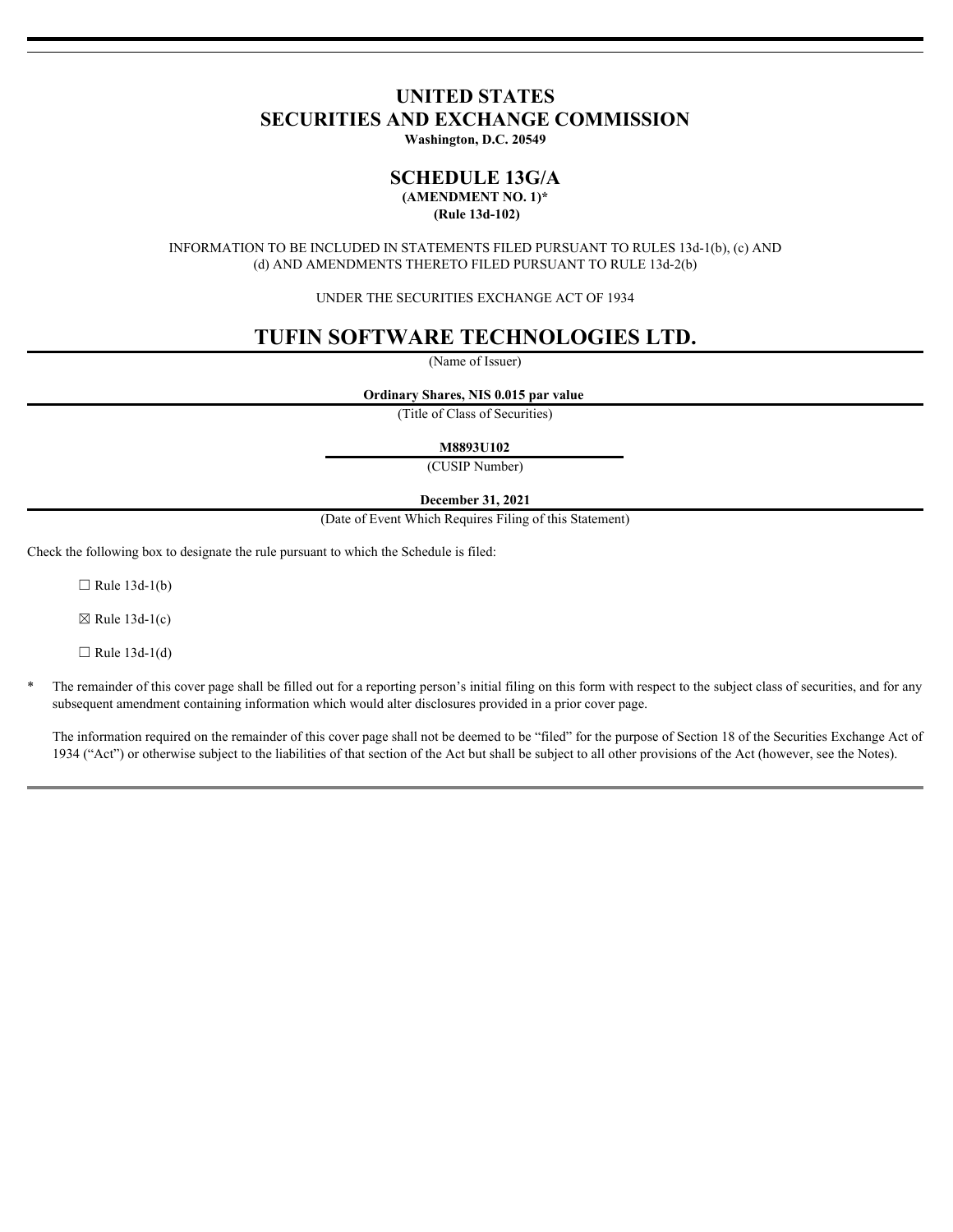## **CUSIP NO. M8893U102**

| 1.                         | Name of Reporting Persons                                                      |                                                                  |                             |  |
|----------------------------|--------------------------------------------------------------------------------|------------------------------------------------------------------|-----------------------------|--|
|                            | Harel Insurance Investments & Financial Services Ltd.                          |                                                                  |                             |  |
| 2.                         | Check the Appropriate Box if a Member of a Group<br>(a) $\Box$<br>$(b)$ $\Box$ |                                                                  |                             |  |
| 3.                         | SEC Use only                                                                   |                                                                  |                             |  |
| 4.                         | Place of Organization                                                          |                                                                  |                             |  |
|                            | Israel                                                                         |                                                                  |                             |  |
|                            |                                                                                | 5.                                                               | Sole Voting Power           |  |
|                            |                                                                                |                                                                  | $\boldsymbol{0}$            |  |
| Number of<br><b>Shares</b> |                                                                                | 6.                                                               | <b>Shared Voting Power</b>  |  |
| Beneficially<br>Owned by   |                                                                                |                                                                  | 1,894,193 Ordinary Shares * |  |
| Each                       |                                                                                | 7.                                                               | Sole Dispositive Power      |  |
| Reporting<br>Person With:  |                                                                                |                                                                  | $\boldsymbol{0}$            |  |
|                            |                                                                                | $8. \,$                                                          | Shared Dispositive Power    |  |
|                            |                                                                                |                                                                  | 1,894,193 Ordinary Shares * |  |
| 9.                         | Aggregate Amount Beneficially Owned by Each Reporting Person                   |                                                                  |                             |  |
|                            | 1,894,193 Ordinary Shares *                                                    |                                                                  |                             |  |
| 10.                        |                                                                                | Check if the Aggregate Amount in Row (9) Excludes Certain Shares |                             |  |
|                            | $\Box$                                                                         |                                                                  |                             |  |
| 11.                        | Percent of Class Represented by Amount in Row (9)                              |                                                                  |                             |  |
|                            | $5.0\%**$                                                                      |                                                                  |                             |  |
| 12.                        | Type of Reporting Person:                                                      |                                                                  |                             |  |
|                            | $_{\rm CO}$                                                                    |                                                                  |                             |  |

\*See Item 4.

\*\* Based on 37,754,199 Ordinary Shares outstanding as of September 30, 2021 (as reported by the Issuer in Exhibit 99.1 to its Report on Form 6-K filed with the Securities and Exchange Commission on November 9, 2021).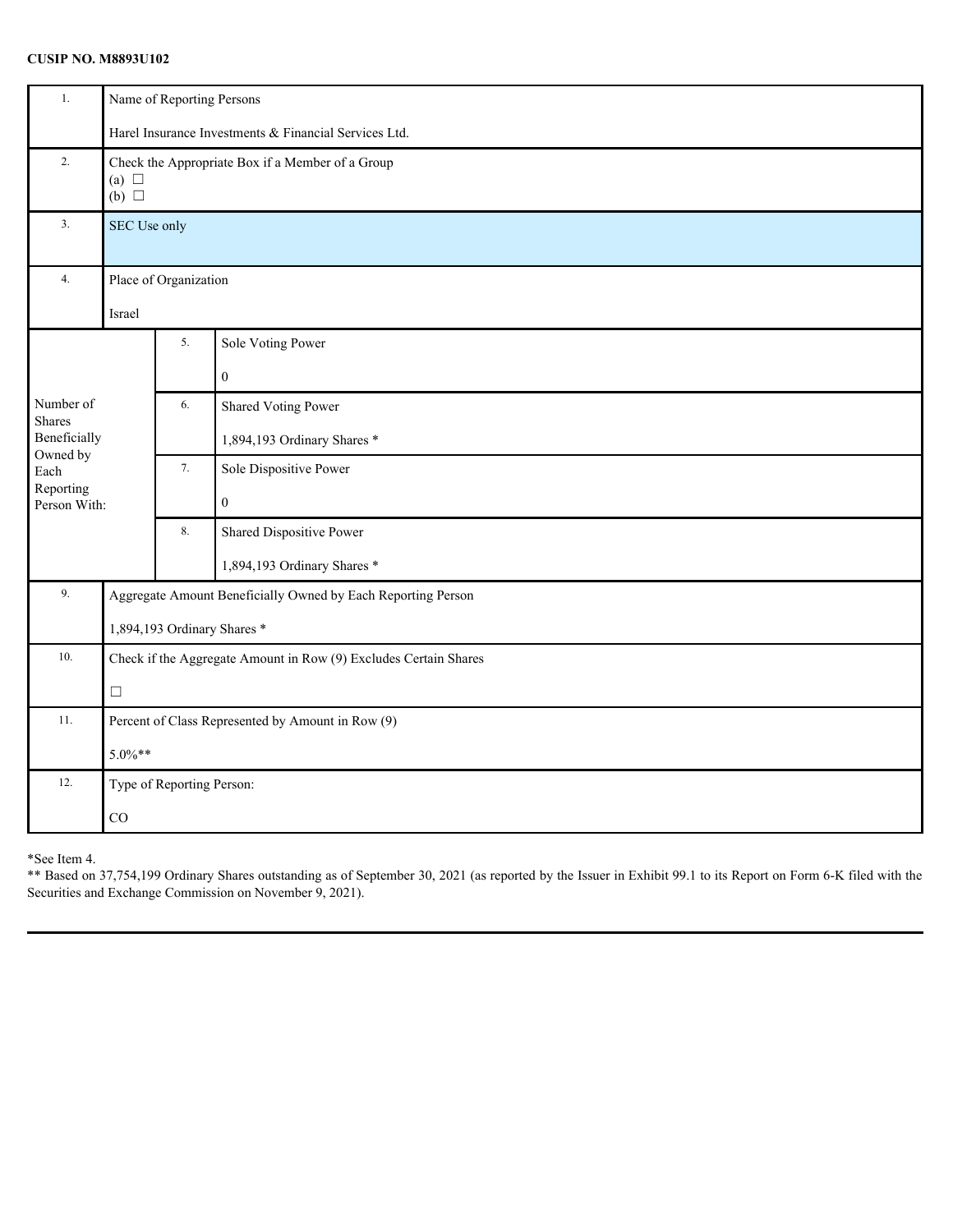### **Item 1.**

(a) Name of Issuer:

TUFIN SOFTWARE TECHNOLOGIES LTD. (hereinafter referred to as the "Issuer").

(b) Address of Issuer's Principal Executive Offices:

5 HaShalom Road, ToHa Tower, Tel Aviv 6789205, Israel

## **Item 2.**

(a)-(c) Name of Person Filing, address and citizenship:

The following entity is referred to as the "Reporting Person" in this Statement:

Harel Insurance Investments & Financial Services Ltd., an Israeli public company, with a principal business address at Harel House; 3 Aba Hillel Street; Ramat Gan 52118, Israel.

(d) Title of Class of Securities:

Ordinary Shares, NIS 0.015 par value (the "Ordinary Shares").

(e) CUSIP Number:

M8893U102

## **Item 3. If this statement is filed pursuant to §§240.13d-1(b) or 240.13d-2(b) or (c), check whether the person filing is a:**

Not Applicable.

#### **Item 4. Ownership**

All of the 1,894,193 Ordinary Shares reported in this Statement as beneficially owned by the Reporting Person are held for members of the public through, among others, provident funds and/or mutual funds and/or pension funds and/or insurance policies and/or exchange traded funds, which are managed by subsidiaries of the Reporting Person, each of which subsidiaries operates under independent management and makes independent voting and investment decisions. Consequently, this Statement shall not be construed as an admission by the Reporting Person that it is the beneficial owner of any of the Ordinary Shares covered by this Statement.

Except as set forth above, see items 5-11 of the cover pages hereto for beneficial ownership, percentage of class and dispositive power of the Reporting Person, which are incorporated herein.

## **Item 5. Ownership of Five Percent or Less of a Class**

If this statement is being filed to report the fact that as of the date hereof the reporting person has ceased to be the beneficial owner of more than 5 percent of the class of securities, check the following  $\boxtimes$ .

## **Item 6. Ownership of More than Five Percent on Behalf of Another Person**

Not Applicable.

## **Item 7. Identification and Classification of the Subsidiary, Which Acquired the Security Being Reported on by the Parent Holding Company**

Not Applicable.

## **Item 8. Identification and Classification of Members of the Group**

Not Applicable.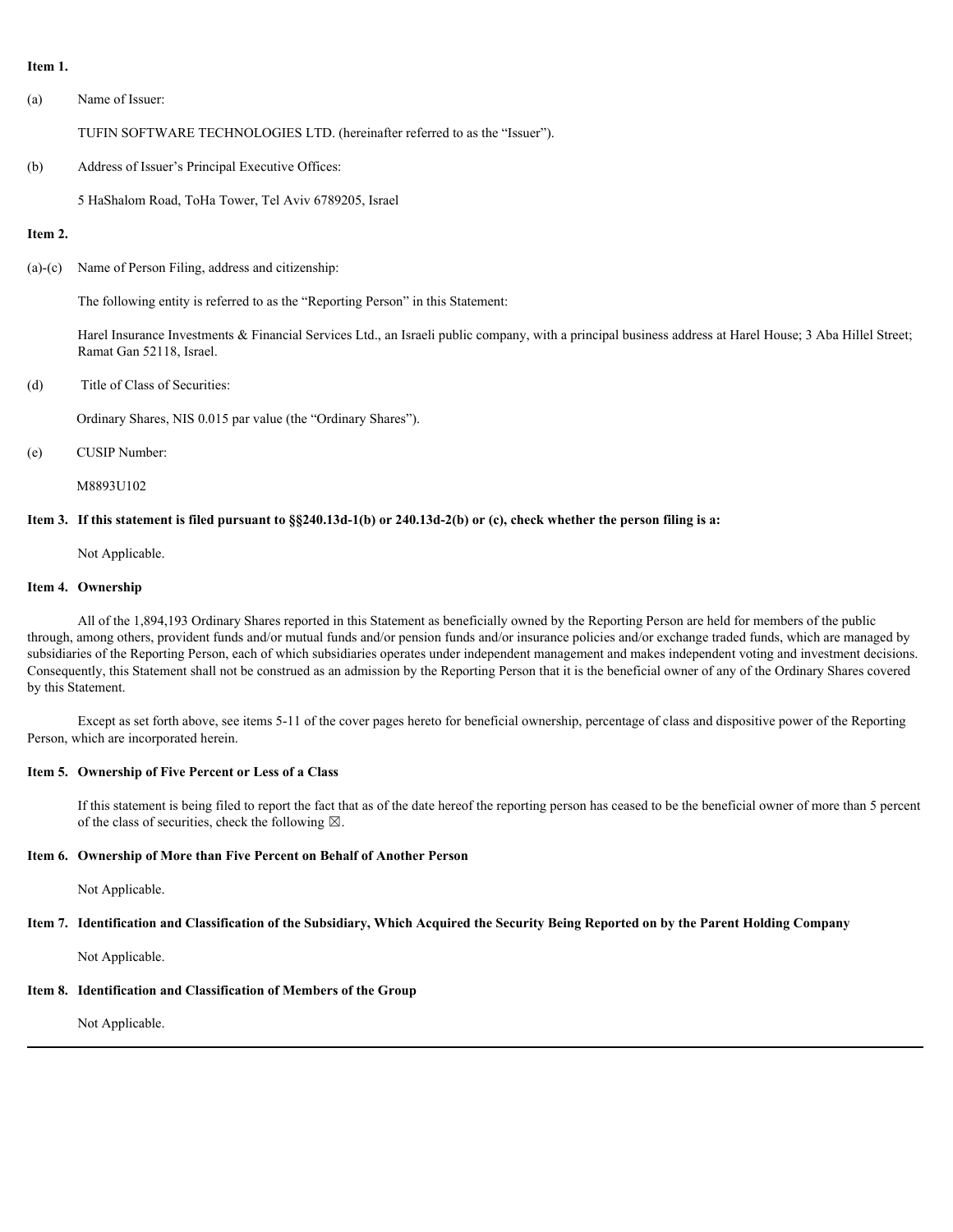## **Item 9. Notice of Dissolution of Group**

Not Applicable.

## **Item 10. Certification**

By signing below I certify that, to the best of my knowledge and belief, the securities referred to above were not acquired and are not held for the purpose of or with the effect of changing or influencing the control of the issuer of the securities and were not acquired and are not held in connection with or as a participant in any transaction having that purpose or effect.